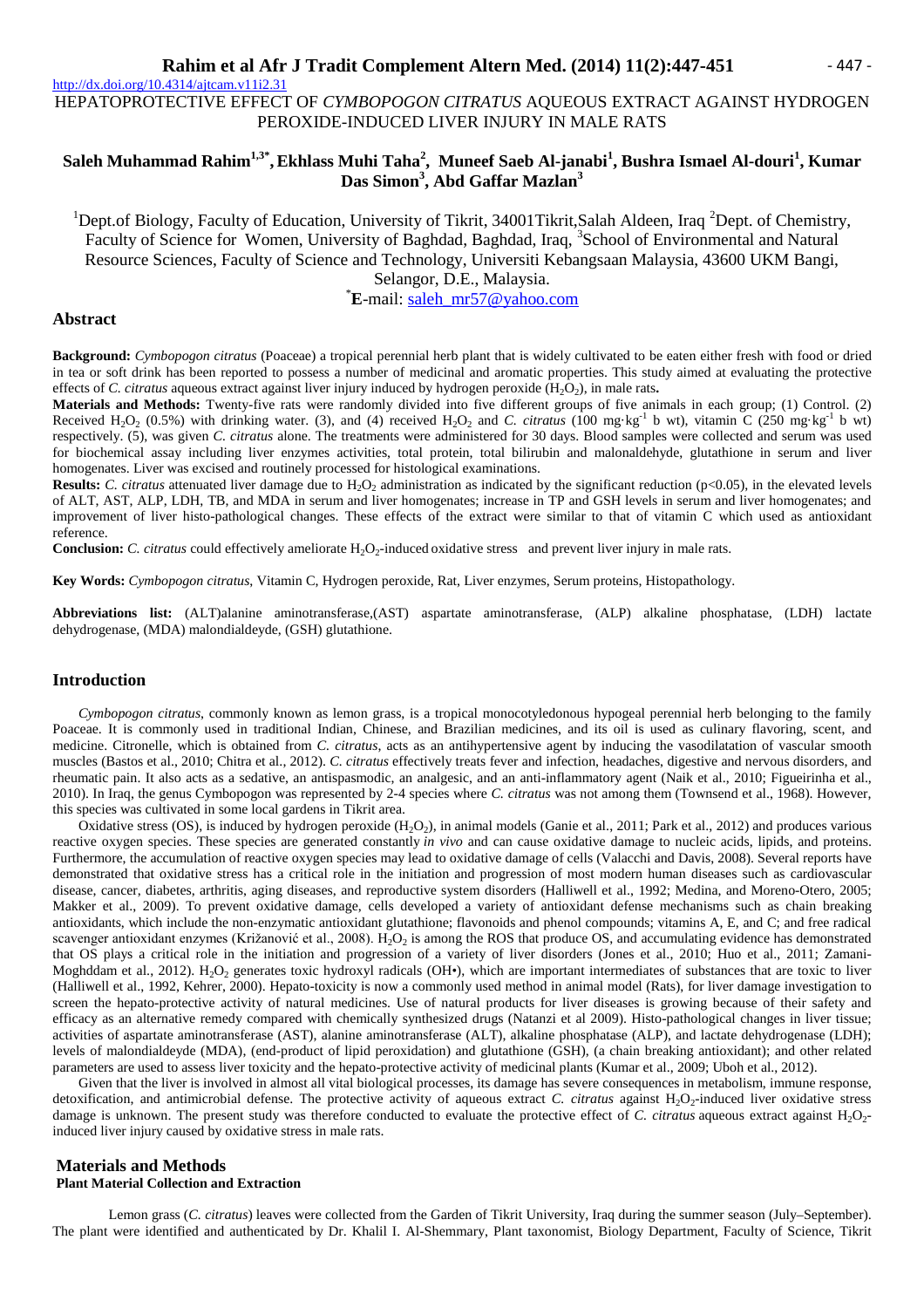### http://dx.doi.org/10.4314/ajtcam.v11i2.31

University, Tikrit, Iraq. The voucher specimen (No.1298) was deposited at the herbarium of Faculty of Science, Tikrit University. The plant material was dried in the shade by exposing to air at  $(33 \pm 2)$  °C and ground into a fine powder. The dry powder (10 g), was extracted with 300 mL of distilled water using a Soxhlet extractor at 40 ºC. The extract was then concentrated with a rotary evaporator under reduced pressure at 40 ºC. Then, the solid extract was stored in sealed, dark glass bottles under free moisture conditions and deep-frozen until used.

#### **Animals and Experimental Protocol**

25 Sprague–Dawley strain male rats weighing 200 - 250 g and approximately 7 to 8 weeks old were purchased from the Faculty of Veterinary Medicine, University of Mosul, Iraq and used for the experiments. They were divided into five groups of five rats each and housed in separate cages under a controlled environment with standard conditions of temperature ( $25 \pm 2$ ) °C and humidity, as well as alternating 10 hr light and 14 hr dark cycle. The rats were provided with standard laboratory diet and water *ad libitum*. The five groups were treated for 30 days as follows. Group 1 served as control and was given only normal water and diet. Group 2 was given normal diet and 0.5% H<sub>2</sub>O<sub>2</sub> in drinking water. Group 3 was given normal diet, 0.5% H<sub>2</sub>O<sub>2</sub> in drinking water, and 100 mg·kg<sup>-1</sup> body weight oral dose of *C. citratus* aqueous leaf extract according to Rahim et al., (2013). Group 4 was given normal diet and 0.5% H<sub>2</sub>O<sub>2</sub> in drinking water. An oral dose of 250 mg·kg<sup>-1</sup> body weight of vitamin C in distilled water was also given. **Group 5** was given normal diet and an oral dose of 100 mg·kg-1 body weight of *C. citratus* aqueous leaf extract.

At the end of the experiment, the rats were starved for 24 h and then mild anesthetized by ether prior to sampling. Blood samples were collected from the retro orbital vein. Serum was separated by centrifugation at 3000  $\times g$  for 5 min and then stored at – 20 °C until use for biochemical assay. Liver was excised. The study protocol was approved by the committee for the control and supervision of experiment on animals of the Scientific Affairs, Tikrit University, Iraq.

#### **Assay of Lipid Peroxidation**

Lipid peroxidation in serum and liver homogenates was measured using the thiobarbituric acid test (TBA) (Guidet and Shah, 1989). Liver homogenate or serum samples were mixed with trichloroacetic acid and TBA and placed in boiling water for 15 min. After cooling and centrifugation, the absorbance of the red TBA malonaldehyde complex was measured at 532 nm using an ultraviolet–visible spectrophotometer (Shimadzu, Japan).

### **Estimation of glutathione**

GSH in serum and liver homogenates was measured according to the method of Beutler (Beutler, 1975) using Ellman's reagent. The procedure is based on the reduction of the Ellman's reagent by sulfhydryl groups into 5,5′-dithiobis (2-nitrobenzoic acid), which has an intense yellow color. The solution was measured spectrophotometrically at 412 nm using a Shimadzu (Japan) spectrophotometer.

#### **Biochemical Analysis**

Alanine aminotransferase, aspartate aminotransferase, alkaline phosphatase and lactate dehydrogenase activities were determined using Biomerieux diagnostic kits (France). Total protein (TP), and total bilirubin (TB) were measured using BIOLABO (SA, France), diagnostic kits.

#### **Histopathological Studies**

Following autopsy, liver tissues were immediately removed, trimmed into 2 mm thickness, and fixed with 10% buffered formaldehyde for 24 h at 4 °C. The fixed tissues were processed by dehydration and embedment in paraffin, sectioned, and rehydrated. Sections cut at 7 um thickness were stained with hematoxylin and eosin for light microscopic examination. The histological sections were examined, and photographs were taken using a mitotic microscope with digital camera (Mercury, China).

### **Statistical Analysis**

The data were presented as means  $\pm$  standard error and compared by one way analysis of variance. Significant difference between groups was determined using Duncan's test, and probability levels of less than (p<0.05), were considered significant.

#### **Results**

### **Estimation of Biochemical Parameters**

Alanine aminotransferase, aspartate aminotransferase, alkaline phosphatase and lactate dehydrogenase enzymes activities, as well as TB and MDA levels, in serum and liver homogenates significantly  $(p<0.05)$ , increased in H<sub>2</sub>O<sub>2</sub>-treated rats (group 2), compared with that in the control rats (group 1), (Tables 1 and 2). Furthermore, the TP and GSH levels in the serum and liver homogenates of  $H_2O_2$ - treated rats (group 2), were markedly reduced compared with that in group 1 (Tables 1 and 2). The administration of *C. citratus* aqueous extract (100 mg·kg<sup>-1</sup> body weight) and vitamin C (250 mg·kg<sup>-1</sup> body weight), (groups 3 and 4, respectively), significantly (p<0.05) decreased the levels of the parameters (Tables 1 and 2) relative to that of the  $H_2O_2$ -treated rats (group 2). However, TP and GSH exhibited different trends. Group 5, which was treated with lemon grass alone, showed a significant difference in AST, TB, GSH, and MDA compared with the control group (Tables 1 and 2).

**Table 1:** MDA and GSH values in serum/ S ( $\mu$ mol.L<sup>-1</sup>), and in liver homogenates/H ( $\mu$ mol. g<sup>-1</sup> wet tissue), of all groups.

| Experimental | GSH/S                       | GSH/H                        | MAD/S                        | MAD/H             |
|--------------|-----------------------------|------------------------------|------------------------------|-------------------|
| Group $(1)$  | $16.24 + 1 - 22$            | $4.19 + 1.35$                | $5.72+0.18$                  | $4.05+0.19$       |
| Group $(2)$  | $12.41 + 1.27$ <sup>1</sup> | $3.68 \pm 0.19$ <sup>1</sup> | $7.79 \pm 1.23$ <sup>1</sup> | $5.11 + 0.35^1$   |
| Group $(3)$  | $14.83 + 1.27^2$            | $4.48+1.39^2$                | $5.90+0.79^2$                | $3.73 + 1.53^2$   |
| Group $(4)$  | $15.04 + 0.22^2$            | $4.56 \pm 1.42$ <sup>2</sup> | $6.29 \pm 0.72^2$            | $4.50 \pm 0.47^2$ |
| Group $(5)$  | $15.65+0.49$                | $7.89 + 3.24^3$              | $5.60+0.22$                  | $2.14+0.42^3$     |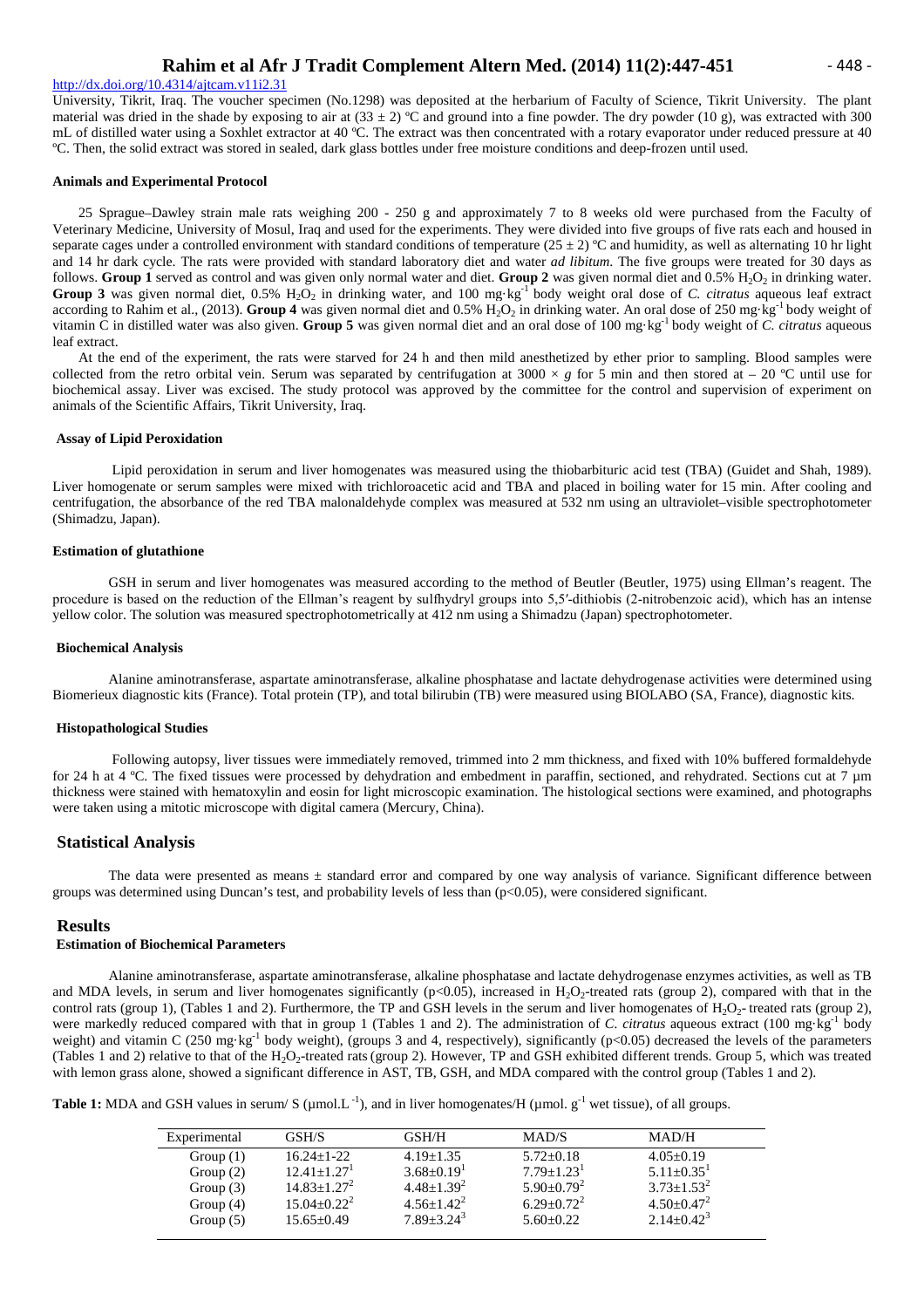http://dx.doi.org/10.4314/aitcam.v11i2.31

Values represent the means  $\pm$  SE (n=5), Significance at <sup>1</sup>P<0.05 as compared with control (group I), Significance at <sup>2</sup>P<0.05 as compared with group (2), Significance at  ${}^{3}P<0.05$  as compared with control (group 1).

**Table 2:** ALT, AST, ALP, LDH enzymes and TP, TB values in rat serum of all groups.

|            | Experi | ALT                | <b>AST</b>         | ALP                          | $\circ$<br><b>LDH</b>     | TP                | TB                |
|------------|--------|--------------------|--------------------|------------------------------|---------------------------|-------------------|-------------------|
| mental     |        | U/L                | U/L                | U/l                          | U/L                       | g/dl              | mg/dl             |
|            | Group  |                    |                    |                              |                           |                   |                   |
|            | Group  | $12.67 \pm 1.2$    | $23.80\pm4.9$      | $16.98 \pm 4.2$              | $1832 \pm 46.6$           | $5.33 \pm 0.6$    | $0.76 \pm 0.07$   |
| (1)<br>(2) | Group  | $21.00\pm3.61$     | $27.00 \pm 0.00^1$ | $47.88 \pm 4.6$ <sup>1</sup> | $2752+307.4$ <sup>1</sup> | $3.63 \pm 0.13^1$ | $1.45 \pm 0.41$   |
| (3)        | Group  | $14.00 \pm 1.00^2$ | $25.83 \pm 3.8^2$  | $23.17 \pm 3.4^2$            | $1372 + 93.8^2$           | $4.33 \pm 0.01^2$ | $0.87 + 0.07^2$   |
| (4)        | Group  | $15.00 \pm 3.00^2$ | $26.60 \pm 1.77^2$ | $25.98 \pm 4.6^2$            | $1466 + 38.3^2$           | $4.58 \pm 0.44^2$ | $0.89 \pm 0.08^2$ |
| (5)        | Group  | $12.00 \pm 1.00$   | $21.73 \pm 4.67^3$ | $14.09 \pm 0.6$              | $1715 \pm 63.6$           | $4.99 \pm 0.22$   | $0.41 \pm 0.03^3$ |

Values represent the means  $\pm$  SE (n=5), Significance at <sup>1</sup>P<0.05 as compared with Control (group I), Significance at <sup>2</sup>P<0.05 as compared with group (2), Significance at  ${}^{3}P<0.05$  as compared with control (group 1).

### **Histological Studies**

The results of histological study are presented in Figure 1. Histological examination results are consistent with that of the biochemical analysis. The liver of control rats (group 1) showed a normal arrangement of hepatocytes and sinusoids. The cytoplasm was not vacuolated. Areas of necrosis, infiltration by inflammatory cells, and changes in fats were not observed (Fig.1a). Group 2 rats, which were exposed to  $H_2O_2$  for 30 days, exhibited histo-pathological alterations including cytoplasm vacuolization, congestion, infiltration, and degeneration of hepatocytes (necrosis) (Fig.1b) compared with the control (Fig.1a). The rats administered with *C. citratus* aqueous extract and vitamin C (Figs. 1c and 1d) showed significant improvement evident through a well arranged of hepatocytes with cytoplasm not vacuolated. Sinusoids well preserved, few areas of necrosis and fatty changes compared with H<sub>2</sub>O<sub>2</sub>-treated rats (Fig. 1b). Liver tissue of rats treated with *C. citratus* aqueous extract alone exhibited similar liver cytoarchitecture compared with the control group (Fig. 1e).



**Figure 1:** Light microscope photographs of experimental rats liver paraffin sections stained with haematoxylin and eosin.

**Legend of Figure 1:** (a) control, showed normal liver arrangement of hepatocytes and sinusoids. The cytoplasm was not vacuolated. Areas of necrosis, infiltration by inflammatory cells, and changes in fats were not observed. (b) Rat liver treated with  $H_2O_2$  (0.5%), in drinking water, showed histo-pathological alterations including cytoplasm vacuolization, congestion, infiltration, and degeneration of hepatocytes (necrosis), in comparison with control. (c) Liver treated with aqueous extract of *C. citratus* (100mg.kg<sup>-1</sup> b.wt.) concomitant with  $H_2O_2$ , exhibited a well arranged hepatocytes with cytoplasm not vacuolated. Sinusoids well preserved no area of necrosis, no fatty change. (d) Rat liver administered with vit. E (500mg.kg<sup>-1</sup> b.wt.) concomitant with H<sub>2</sub>O<sub>2</sub> showed significant improvement comparable to rat liver treated with *C. citratus.* (e) Aqueous extract of *C. citratus* administration alone exhibited similar liver cytoarchitecture compared with the control group. Magnification at x 400 for all figures.

### **Discussion**

The hepato-protective effect of *C. citratus* aqueous extract was investigated in rats with oxidative stress induced by  $H_2O_2$ , which is a commonly used animal model (Mello Filho et al., 1984; Ganie et al., 2011; Park et al., 2012). The activities of the liver function enzymes, as well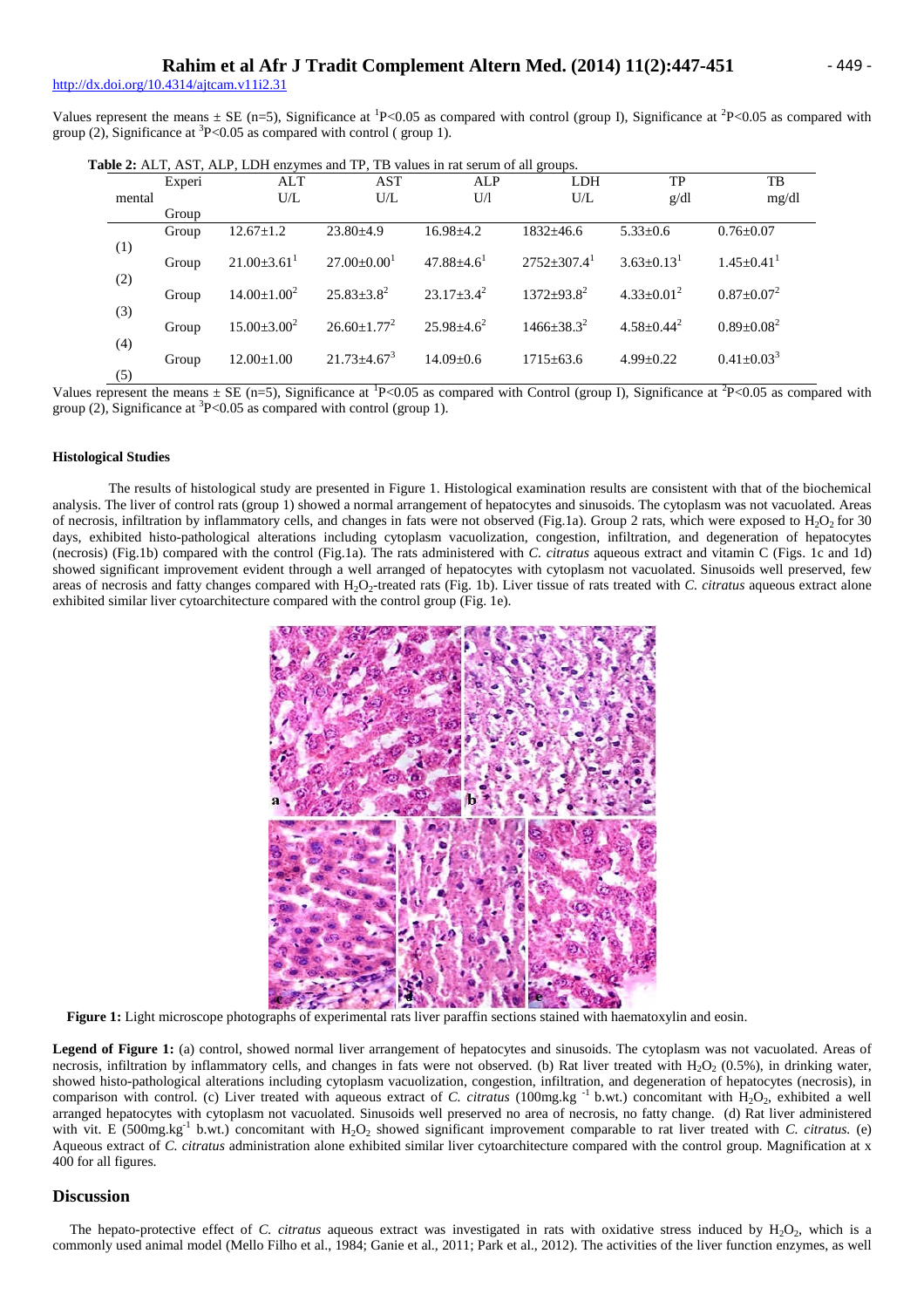#### $http://dx.doi.org/10.4314/ajtcam.v11i2.31$

as TP, TB concentrations and histological changes are good biomarkers for liver injury and evaluating the protective effect of medicinal plants (Huo et al., 2011 Zamani-Moghddam et al., 2012; Xie et al., 2012). The present study demonstrates that *C. citratus* aqueous extract attenuates liver damage due to H<sub>2</sub>O<sub>2</sub> administration as indicated by the significant reduction in the elevated levels of ALT, AST, ALP, LDH, TB, and MDA in serum and liver homogenates; increase in TP and GSH levels in serum and liver homogenates, and improvement of histological changes. These effects of *C. citratus* are similar to that of vitamin C used as an antioxidant reference.

Oxidative stress is one of the most important mechanisms involved in  $H_2O_2$ -induced toxicity and results in the increased generation of potent ROS such as the hydroxyl radical (OH•), and reduction in antioxidant enzymes (Mora et al., 2003). ROS are unstable, as well as highly reactive, and combat various biomolecules in cells such as membrane lipids, proteins, and deoxyribonucleic acids, leading to several pathological conditions and cell apoptosis (Sharma and Agarwal, 1996).

Many biologically and chemically active substances have been investigated and isolated in *C. citratus*. The most important among these substances are citral oil, C-glycosylflavones, orientin, isoorientin, and chlorogenic acid (Cheel et al., 2005; Akande et al., 2012). The content and free radical scavenging/antioxidant activity of these substances has been reported by several authors (Huguet et al., 1990; Budzianowski et al., 1991; Mun'im et al., 2003). The flavonoids and phenolic active compounds *C. citratus* can act as hepato-protective agents because of their antioxidant and scavenging properties and protect rats against  $H_2O_2$ -induced oxidative stress in liver. This assumption was confirmed by the observed GSH depletion and lipid peroxidation in this study. Moreover, the maximum protective effect of *C. citratus* aqueous extract was observed in  $H_2O_2$ -treated rats administered with 100 mg·kg<sup>-1</sup> body weight of extract.

MDA content was significantly elevated in serum and liver homogenates. GSH, an important antioxidant in living cells, markedly decreased in the serum and liver homogenates of  $H_2O_2$ -treated rats (Table 1). Therefore, the elevation of MDA, a marker of oxidative damage, reveals the overproduction of free radicals, which is consistent with the view that  $H_2O_2$  induces lipid peroxidation. The failure of the antioxidant defense mechanism is due to the overproduction of free radicals, decreased activities of the scavenging enzymes, or both. Increased MDA levels, lipid per oxidation (Zaidi and Banu, 2004; Bharrhan et al., 2010), and decreased GSH levels are associated with cell damage (Martensson and Meister, 1991). Treatment with *C. citratus* aqueous extract restored MDA and GSH content, which further highlights their role against H<sub>2</sub>O<sub>2</sub>-induced liver damage. Vitamin C administration showed similar trends (Table 1), to that of *C. citratus* aqueous extract in H<sub>2</sub>O<sub>2</sub>-treated rats. Several reports have shown the hepatoprotective effect of vitamin C against the hepatotoxicity caused by carbon tetrachloride, acetaminophen, malathion and gasoline vapor (Ademuyiwa et al., 1994; Adejuwon and Joseph, 2008; Suna et al., 2010; Uboh et al., 2012). Therefore, vitamin C possibly acts as an antioxidant by scavenging ROS, thereby reducing oxidative stress and related complications. Moreover, vitamin C restores the antioxidant abilities of vitamin E, which suggests that the major function of vitamin C is recycling tocopheroxyl radicals and glutathione (Saraswathy et al., 2010), and inhibiting lipid peroxidation and hepatocellular damage (Serbecic and Beutelspacher, 2005).

The mitochondrion is the major target in drug-induced hepatic damage (Kass et al., 2006). Mitochondrial dysfunction is generally accompanied with oxidative stress, which is a key regulator of mitochondria-mediated cell death (Boelsterli and Lim, 2007). Hence, drugs cause cell death by inducing oxidative stress in hepatic mitochondria. In the current study, oxidative stress induced by  $H_2O_2$  resulted in hepatic injury as shown by the elevated levels of ALT, AST, ALP, LDH, and TB and decreased TP in serum. These parameters are the most sensitive circulating markers of hepatic injury (Sallie et al., 1991). A marked increase in hepatic oxidative stress occurred as shown by the marked increase in MDA level in serum and liver homogenates and decreased GSH level. The administration of the aqueous extract of *C. citratus* reduced the hepatotoxicity in  $\text{H}_2\text{O}_2$ -treated rats. This result was evidenced by the marked decrease in serum AST, ALT, ALP, and LDH activities and increase in serum protein level of rats treated with *C. citratus* relative to that of rats treated with H<sub>2</sub>O<sub>2</sub> alone. Pei *et al.* (2012), also indicated the hepatoprotective effect of *C. citratus* against carbon tetrachloride-induced hepatic stress and toxicity. Similar results were also obtained using vitamin C concomitant with  $H_2O_2$  treatment. Vitamin C protects the lipids and lipoproteins in hepatocellular membranes against oxidative damage caused by toxic free radicals. Thus, the hepatoprotective activity of vitamin C is based on the reduction of lipid peroxidation through free radical scavenging activity (Saraswathy et al., 2010).

Histopathological studies of the liver demonstrate  $H_2O_2$ -induced periportal inflammation, sinusoidal congestion hemorrhage, and hepatic necrosis in rat liver. These changes are consistent with those observed in the various biochemical parameters. Liver damage may be caused by the toxic effects of H<sub>2</sub>O<sub>2</sub>-mediated oxidative stress. H<sub>2</sub>O<sub>2</sub>-treated rats co-administered with *C. citratus* aqueous extract and vitamin C reveals significant improvement compared with H<sub>2</sub>O<sub>2</sub>-treated rats as indicated by the reversed periportal inflammation, sinusoidal congestion, hemorrhage and hepatic necrosis. The administration of *C. citratus* aqueous extract alone displayed similar results as that of the control, with slight amelioration in most of the studied parameters.

In conclusion, the current results demonstrate that *C. citratus* has a potent protective effect against H<sub>2</sub>O<sub>2</sub>-induced liver injury. *C. citratus* treatment significantly reduced the increase in liver enzyme activities and attenuated oxidative stress-induced pathological changes.

### **Acknowledgements**

We would like to thank Universiti Kebangsaan Malaysia for the postdoctoral fellowship they awarded to the first author.

### **References**

- 1. Adejuwon, A.A. and Joseph, O.O. (2008). Protective effect of oral Ascorbic Acid (Vitamin C) against Acetaminophen- induced hepatic injury in rats. Afr. J. Biomed. Res., 11:183-190.
- 2. Ademuyiwa, O., Adesanya, O. and Ajuwon, O.R. (1994). Vitamin C in CC14 hepatotoxicity a preliminary report. Hum. Exp. Toxicol., 13: 107-109.
- 3. Akande, I.S., Samuel. T., Agbazue, U. and Olowolagba, B. (2012). Omparative proximate analysis of ethanolic and water extracts of *Cymbopogon citrates* (lemon grass) and four tea brands. JPBMS., 22: 1-7.
- 4. Bastos, J.F., Moreira, I.J., Ribeiro, T.P., Medeiros, I.A., Antoniolli, A.R. and De Sousa, D.P. (2010). Hypotensive and vasorelaxant effects of citronellol, a monoterpene alcohol, in rats. Basic Clin. Pharmacol. Toxicol., 106:331-337.
- 5. Beutler, E. (1975). Glutathione. In: Beutler, E. Editor. Red Cell Metabolism, a Manual of Biochemical Methods. New York, NY, USA: Grune and Stratton, pp.112–14.
- 6. Bharrhan, S., Chopra, K., and Rishi, P. (2010). Vitamin E supplementation modulates endotoxin-induced liver damage in a rat model. Am. J. Biomed. Sci., 2: 51 -62.
- 7. Boelsterli, U.A., and Lim, P.L. (2007). Mitochondrial abnormalities a link to idiosyncratic drug hepatotoxicity. Toxicol. Appl. Pharmacol., 220: 92-107.